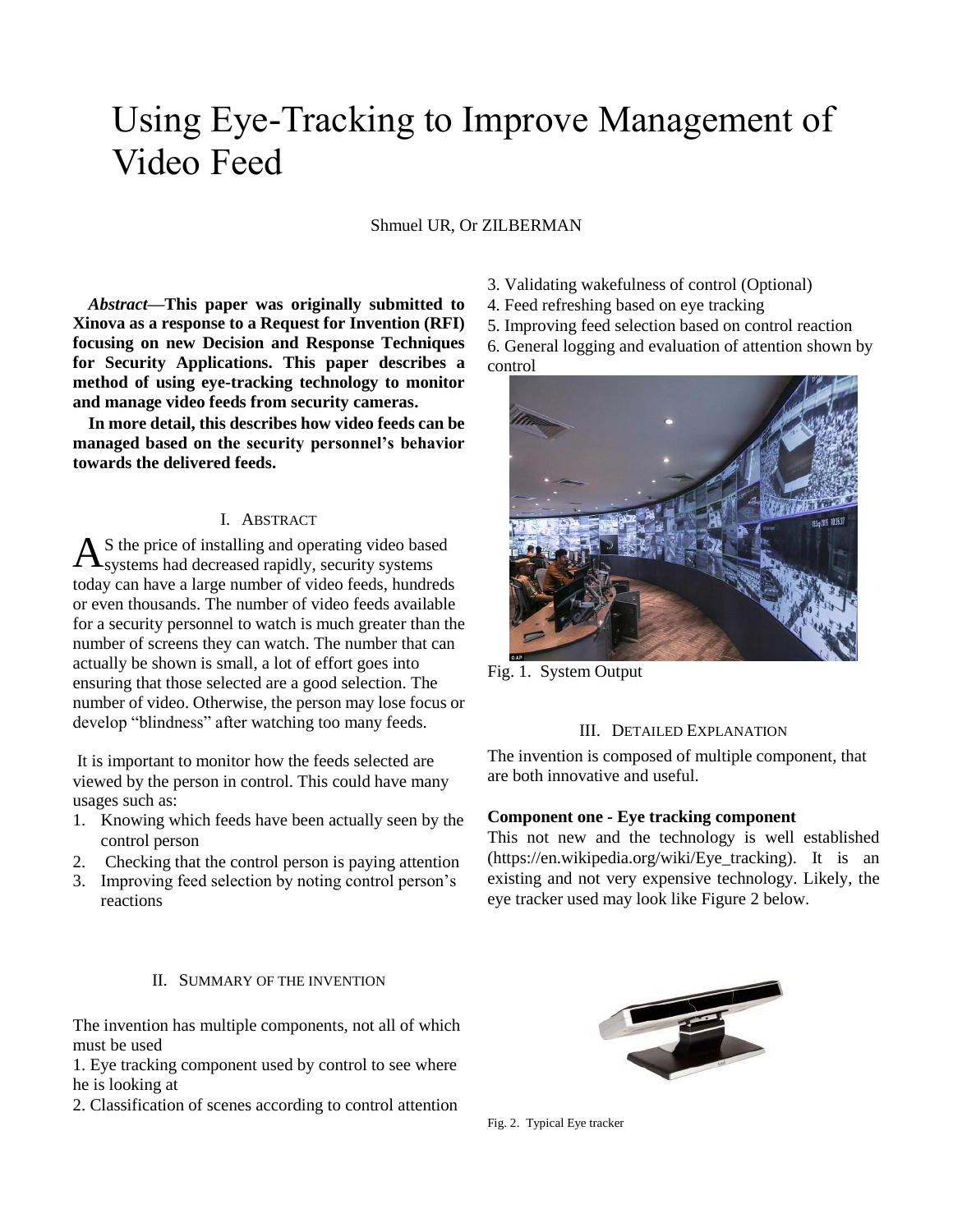This means that there will be some type of small device in front of the operator. It may also be a worn device. In any case the result will be that the eyes of the operator will be tracked and we will know:

1. Which screen he looks at, at any time.

2. Which location on the screen he is looking at, and how much time spent there.

3. Is he concentrating hard on what he is looking at (using pupil dilation).

#### **Component two - Classification of feeds according to eye tracking data**

Each feed was selected for a reason. When we look at the eye tracking data we can classify the response of the person looking in the following way

1. Has not looked at the screen (this usually says very little on the feed itself)

2. Has looked at the screen but has not seen anything interesting (short look, few saccades, no dilation)

3. Has looked and found it interesting (more time, dilation)

4. Has looked and, in addition, taken action related to what he has seen. Typical actions could be to look for additional view, direct attention of others in control (we track their gaze as well), direct someone on the ground …

In addition, if there is a specific segment of the screen that the software think may be of interest we can classify the look according to

1. Has looked at the screen but has not seen the part of interest (from the location of the saccade)

2. Has looked at the screen, has seen the part that is interesting, but has not found it interesting (short look, few saccades, no dilation)

3. Has looked, found the part, and found it interesting (more time, dilation)

## **Component three - Validating wakefulness of control. (optional)**

The method is to create artificial situation that requires attention, and that control should see. When he sees such situation (we know he is looking and paying attention due to the eye tracking) we mark it as artificial. Examples of such situation are people doing things that are dangerous, or any other very high level priority scene. The scene shown can be obvious, or subtle (but needs attention). The scene will be implanted into the feed using image processing (for example, a fight, a person with a fire arm, someone falling, etc.). As this can be done regularly, in random feeds, it will ensure that the people in control are awake and responsive.

## **Component four - Feed refreshing based on eye tracking**

When we show multiple feeds to control, without this invention, we work in open loop. We don't know when control has seen it. The problem is that there are multiple screens, and control may have been watching something else. If there is an event, we don't know how long to show it. With the feedback, once control has seen what we had to show, if there was no action, we may move to the next feed to show. This optimization of the time to show a feed will make the entire system more efficient.

## **Component five - Improving feed selection**

Feeds are selected based on an algorithm which may not be fully customized for the specific event. We can look at the way control look at things, in particular we check, using the classification in Component 2 A. What control finds interesting (and not interesting). Scenes that they looked at and classified this way. We also find on which scene they take action (high priority is perceived).

B. Feeds the looked at and missed the important part

Using this information, we can do the following changes: mark scenes that are interesting but not obvious better (for example with a circle around them on the screen), and improve feed selection according to thing that are interesting, and things on which action is taken. For example, let's assume that the feed selection algorithm has watching criteria for group A and group B, as both are somewhat suspicious. We see that group A is interesting but group B is not from the way the person in control watches the feed. This is feedback to feed selection to increase the preferences of group A compared to group B in feed selection.

## **Component six - Logging purposes**

Currently we know what the feeds are. We need to be able to post mortem the event, to train and to understand what happened. For this purpose we will log not only which feeds were shown, but also what the personnel looked at (eye tracking). This can be used to analyze how skillful the person is in looking at the feeds, and for other reasons.

## IV. CONCLUSION

The invention makes better use of the screens deployed (by timely replacement of feeds). It enables better choice of feeds. It allows the security personnel response and interest level to be a part of the feed selection process. At the same time, it allows to differentiate between the feeds displayed and the feeds watched. Monitoring the control person's behavior can assist in controlling the switching